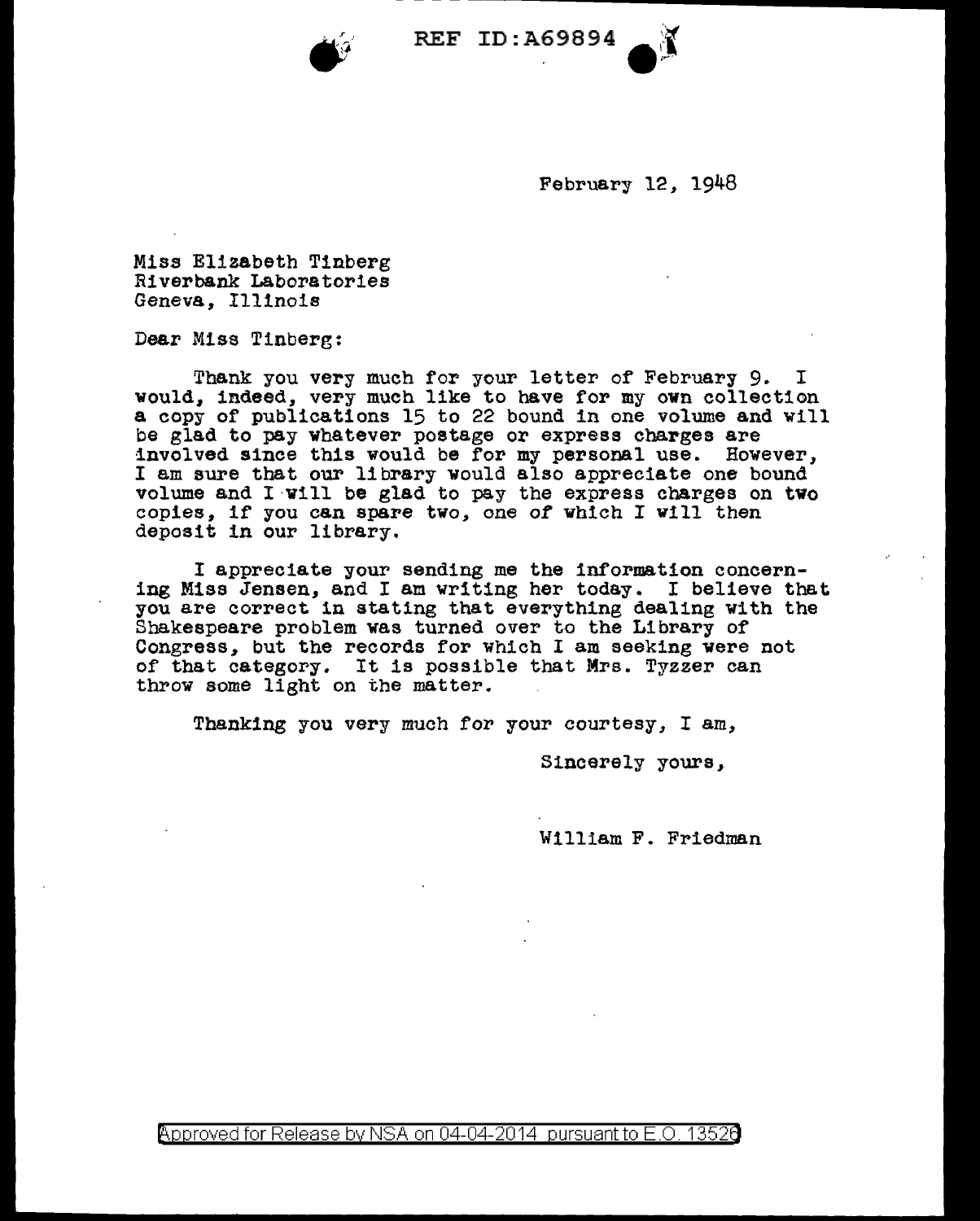REF ID: A69894 Riverbank Laboratories Geneva, Ill.

February 9, 1948

Mr. William F. Friedman Department of the Army Headquarters, Army Security Agency Washington 25, D. C.

Dear Mr. Friedman:

Thank you for your letter of the 6th.

I am sorry that the publications referred to in my previous letter were not what you wanted. You mention, however, that you would like two or three copies each of Publications #15, #16 and #17. The only copies we have are bound in one volume, "Publications, 15-22 Incl.", and we shall be glad to send this volume to you, if you so desire.

Cora Jensen's married name is Mrs. Franklyn Tyzzer, end her address, 1222 James Street, Geneva, Illinois. She, perhaps, would be able to help you, as she was here at Riverbank at the time of Mrs. Fabyan'a death. Mr understanding is that everything was turned over to the Library of Congress and this is the information given to me last week by one of the Trustees of the Fabyan Estate. He also served as one of the Executors of Mrs. Fabyan's Will. No doubt, the papers to which you refer have long since been destroyed, as all that we have at Riverbank now are the Publications mentioned in my previous letter.

I do wish that I could be or more help to you, and hope that Mrs. Tyzzer may be able to give you the desired information.

Sincerely yours. Geographeth / wecherg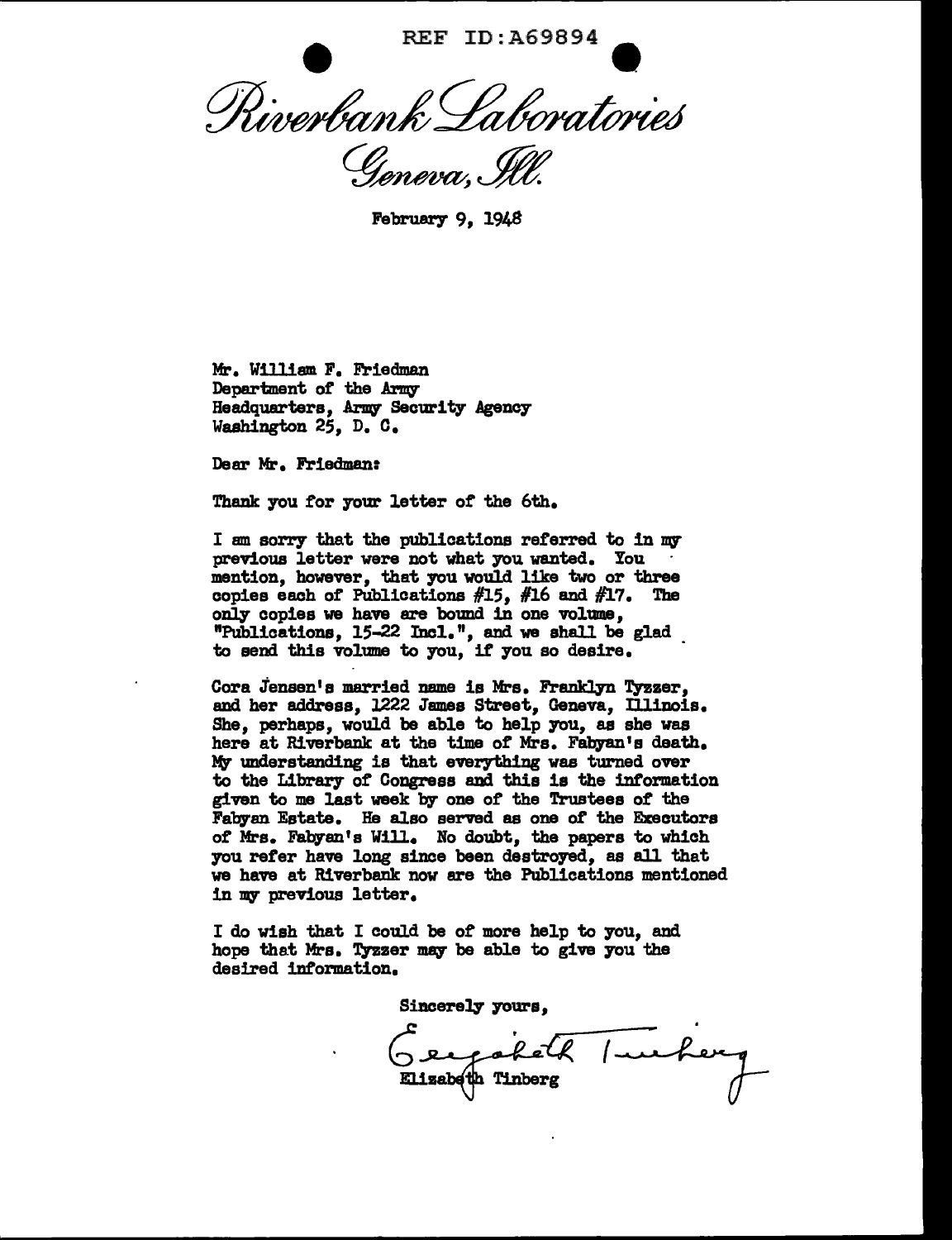• REF ID:A6989.

February 6, 1948

Mias Elizabeth Tinberg Riverbank Laboratories Geneva, Illinois

Dear Miss Tinberg:

Thank you very much for your letter of 2 February.

I was indeed unaware of Miss Cumming's death and waa quite shocked to learn of the manner in which it occurred.

The publications to which you refer are not the things I had in mind. However, if you can spare two or three copies each of Publications 15, 16, and 17, I would be moat appreciative. I have copies of the other publications listed in your letter and thank you for the offer to send them.

Can you tell me what the former Cora Jensen's married name is and where I might address a letter to her? She perhaps can tell me the answer to a question or two concerning the disposition that vas made of the papers I am trying to locate ..

Incidentally, I have gone thoroughly over the Fabyan Collection at the Library of Congress and am sure no such papers as I am seeking are among them.

Thanking you again for your courtesy, I am,

Sincerely yours,

William F. Friedman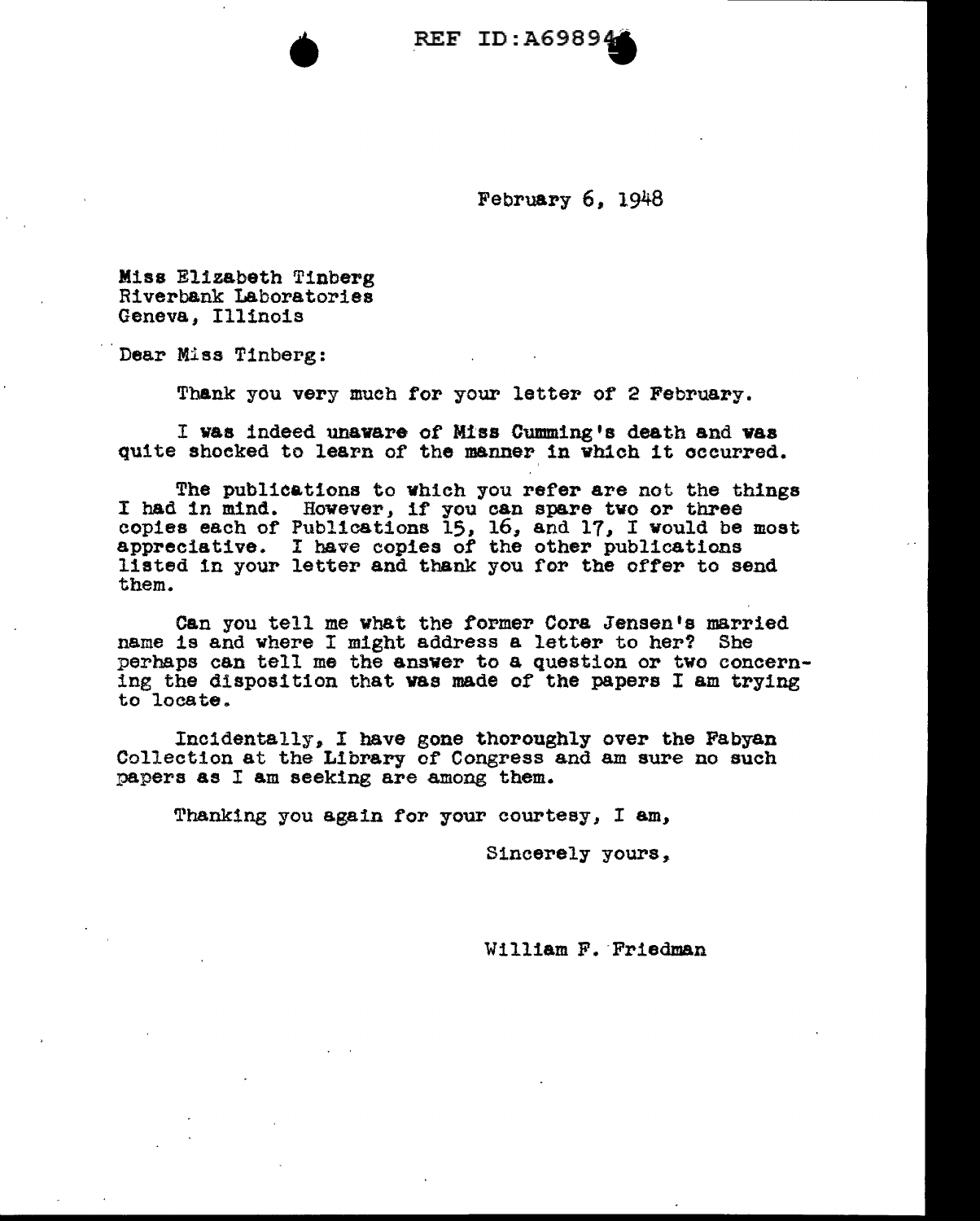REF ID:A69894 Riverbank Laboratories Geneva, Ill.

February 2, 1948

Mr. William F. Friedman Department of the Army Headquarters, *Artq* Security Agency Washington 25, D. C.

Dear Mr. Friedman:

Your letter of January 22nd, addressed to Miss Cumming, has been received.

You apparently do not know that Miss Cumming was killed in an accident on May 11, 1946. She was returning to Riverbank Lodge from Geneva in a car with two house guests, and the car was struck by a fast North Western train at the station crossing here. All three occupants *ot* the car were killed. ·

As you doubtless know, all of the Riverbank Publications were turned over to the Library of Congress after Mrs. were turned over the Library of Congress at the Library arranged. The government at the time arranged to have Mr. Walter Hill of Chicago do the necessary work or examining the books, etc., as well as packing them tor shipnant to Washington.

We do, however, have bound copies *ot* the followings

''Methods for the Solution of Ciphers, Publications, 15-22 Incl., Riverbank Laboratories, Department of Ciphers, Riverbank--Geneva, **Ill.**"

"Memorization Methods, Specifically Illustrated in Respect to their Applicability to Codes and Topographic Material, Publication No. 75, 1919"

"The Production and Detection *ot* Messages in Concealed Writing and Jmages, Publication No. 50, 1918.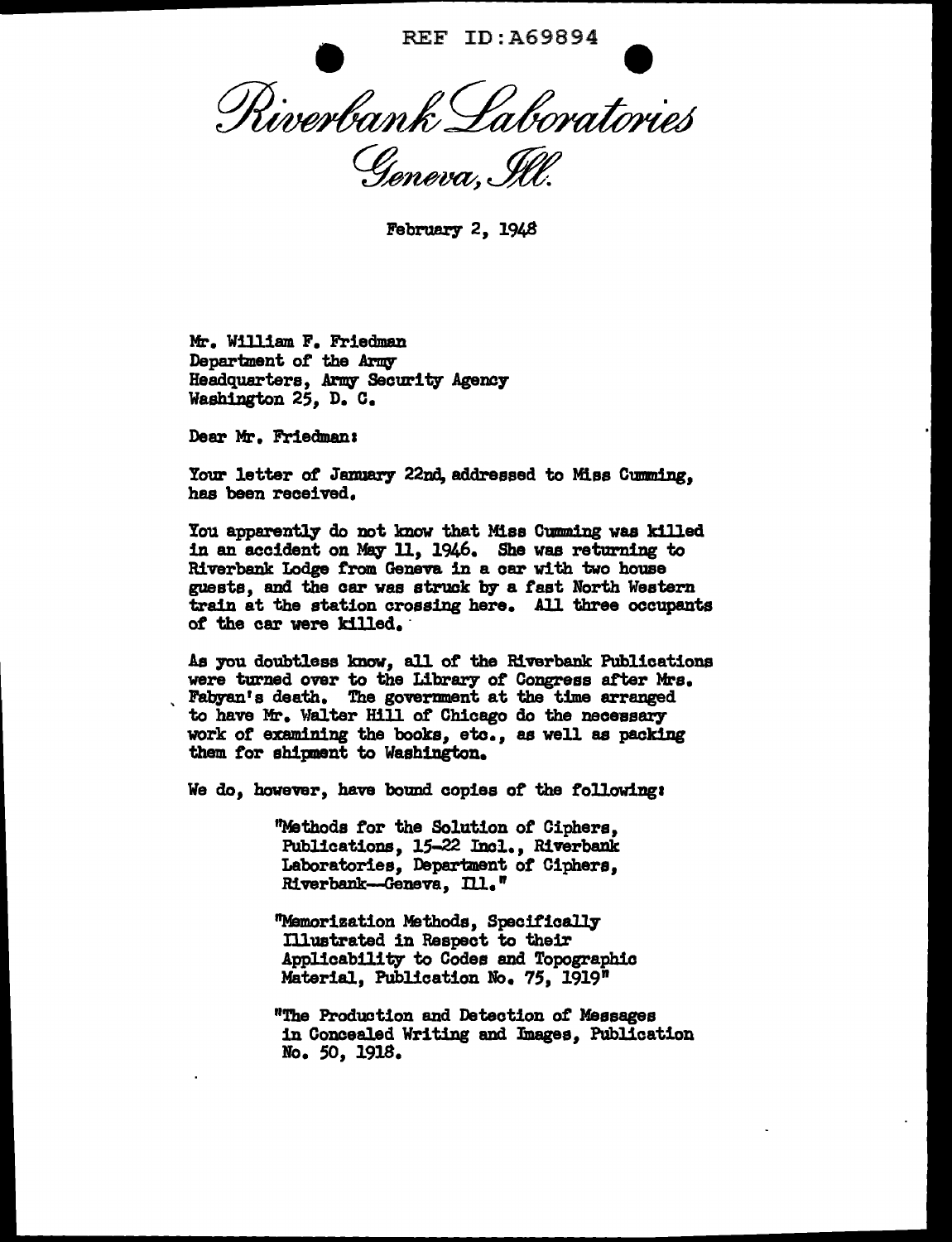## REF ID:A69894

**e**<br>**a** Mr. Friedman Page  $#2$ 

 $\bullet$ 

If you will please write us to that effect, we shall be happy to send these copies to you.

> Sincerely vours,<br>Miss : Elystel حعد  $'$ Elizabeth Tinberg<br>For the RIVERBANK LABORATORIES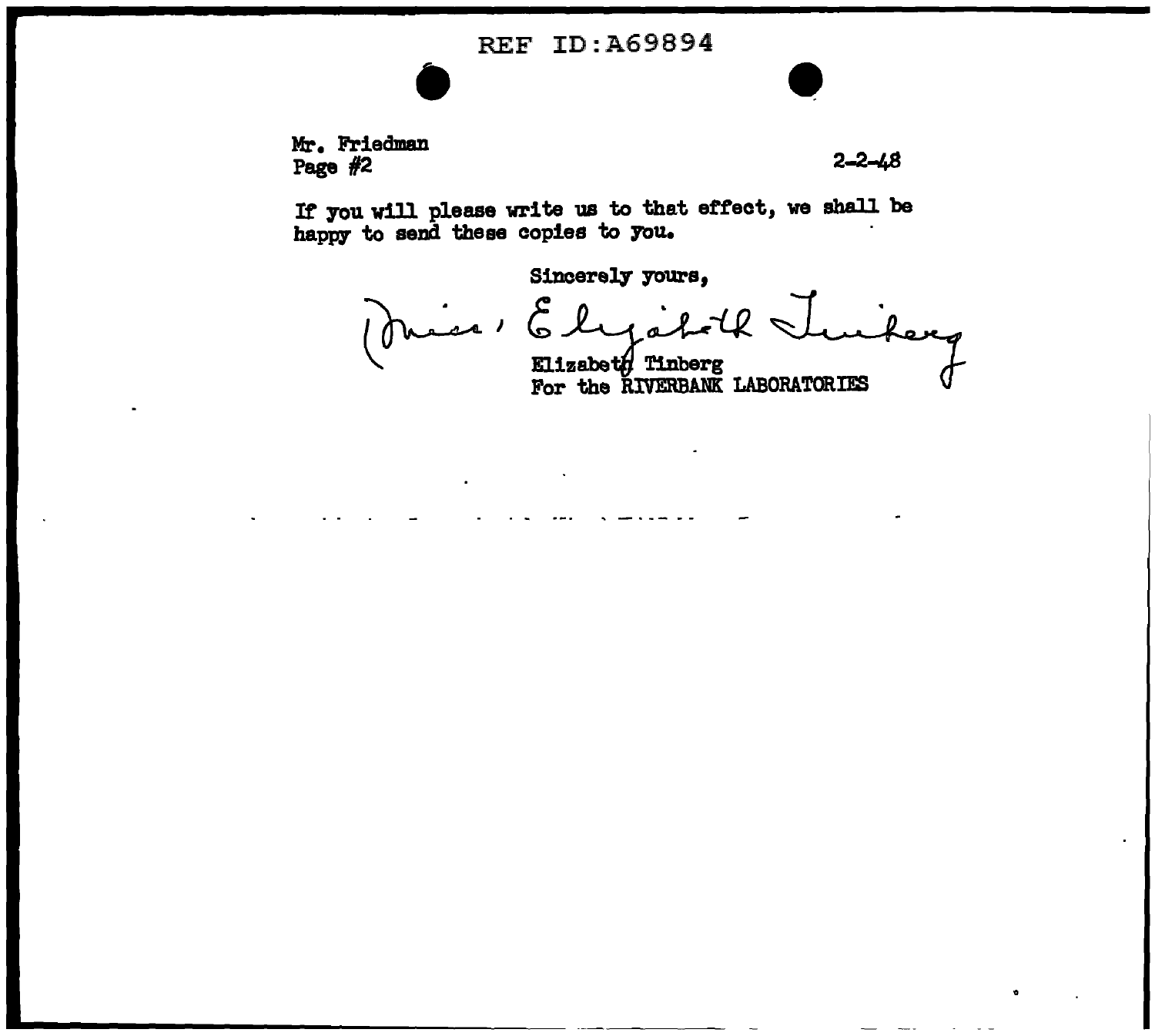

February 24, 1948

)

Miss Elizabeth Tinberg Riverbank Laboratories Geneva, Illinois

 $\bullet$ 

Dear Miss Tinberg:

 $\mathcal{P}^{\mathrm{b}}_{\mathbf{C}}$  .

The two bound volumes of the Riverbank Publications on Cryptography arrived very promptly and in excellent condition.

One of these volumes has been deposited in our library, where it makes a most welcome addition to our collection of books on the subject. The other I am extremely happy to add to my personal collection.

My most sincere thanks to you and·to the Laboratories for this useful gift.

Cordially yours,

 $\sim 10^6$ 

William F. Friedman